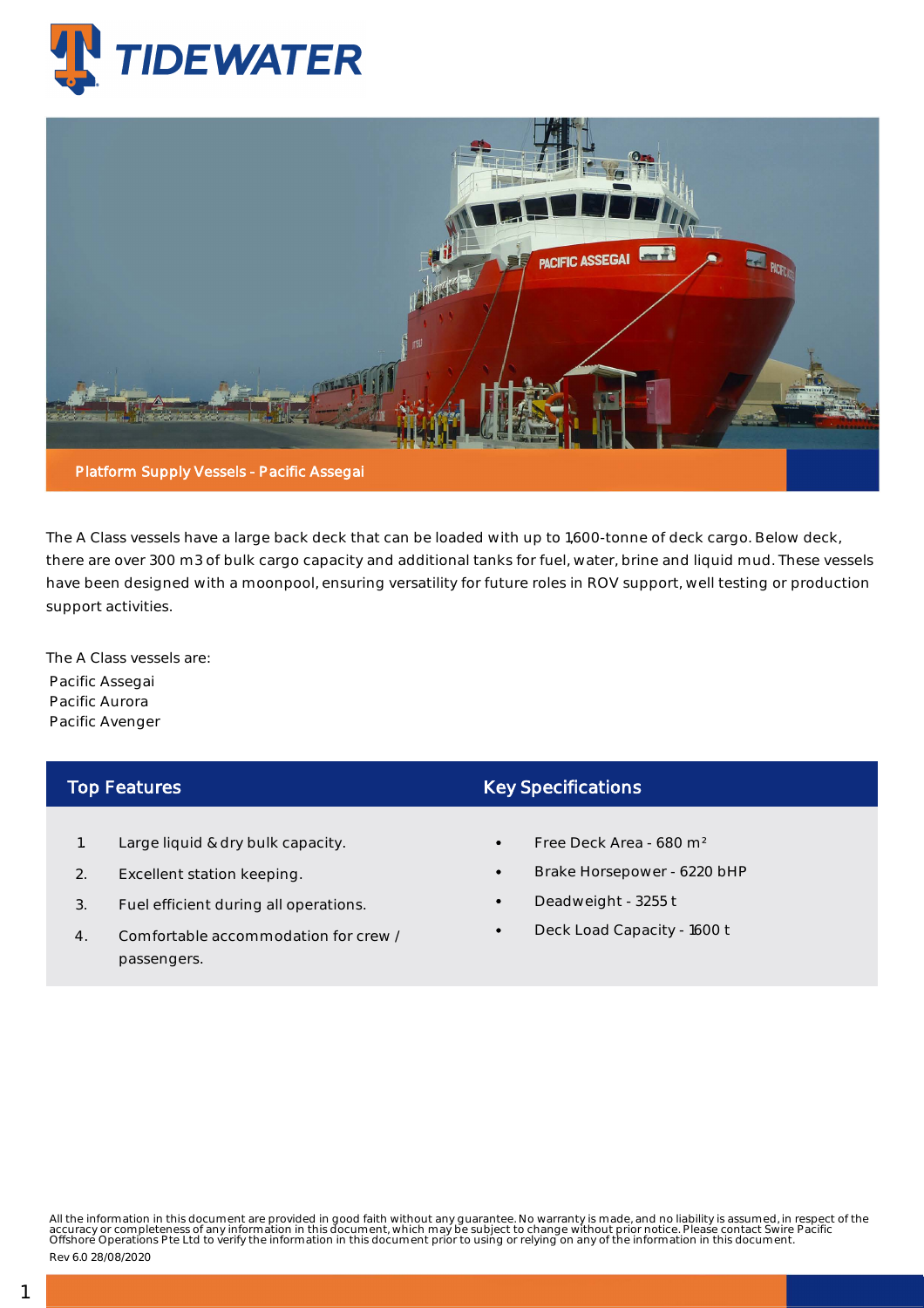



| <b>General Information</b> |                                                                                                    |  |  |  |
|----------------------------|----------------------------------------------------------------------------------------------------|--|--|--|
| <b>Vessel Name</b>         | Pacific Assegai                                                                                    |  |  |  |
| <b>Built</b>               | Pan United Shipyard<br>(Singapore), November 2006                                                  |  |  |  |
| Flag                       | Indonesia                                                                                          |  |  |  |
| Call Sign                  | YBYW2                                                                                              |  |  |  |
| IMO No.                    | 9358149                                                                                            |  |  |  |
| Classification             |                                                                                                    |  |  |  |
| Class Notation             | DNV-GL +1A1 Fire fighter(I)<br>DYNPOS(AUTR) EO SF                                                  |  |  |  |
| <b>Dimensions</b>          |                                                                                                    |  |  |  |
| Length (LOA)               | 73.4 m                                                                                             |  |  |  |
| Beam                       | 16.0 m                                                                                             |  |  |  |
| Summer Draft               | $5.91 \text{ m}$                                                                                   |  |  |  |
| Deadweight @ SummerDraft   | 3255t                                                                                              |  |  |  |
| GT                         | 2213                                                                                               |  |  |  |
| <b>Deck Capacities</b>     |                                                                                                    |  |  |  |
| Deck Load Capacity         | 1600 t                                                                                             |  |  |  |
| Deck Strength              | $5$ t/m <sup>2</sup>                                                                               |  |  |  |
| Free Deck Area             | 680 m <sup>2</sup>                                                                                 |  |  |  |
| Length x Width             | 50.3 x 13.5 m                                                                                      |  |  |  |
| <b>Tank Capacities</b>     |                                                                                                    |  |  |  |
| Base Oil                   | 204 m <sup>3</sup> (Multi usage tanks)                                                             |  |  |  |
| Brine / Mud                | Brine = $345 \text{ m}^3$ (Multi usage<br>Tanks)<br>Mud = $913 \text{ m}^3$ (Multi usage<br>tanks) |  |  |  |
| Drill / Ballast Water      | 378 m <sup>3</sup> (Dedicated tanks)<br>862 m <sup>3</sup> (Multi usage tanks)                     |  |  |  |
| Dry Bulk                   | 306 m <sup>3</sup> in five dedicated tanks                                                         |  |  |  |
| <b>Fresh Water</b>         | 743 m <sup>3</sup> (Dedicated tanks),<br>883 m <sup>3</sup> (Multi usage tanks)                    |  |  |  |
| <b>Fuel Dedicated</b>      | $977 \text{ m}^3$                                                                                  |  |  |  |
| <b>Fuel Total</b>          | 2094 m <sup>3</sup> (Multi usage tanks)                                                            |  |  |  |

| <b>Tank Capacities Details</b>    | Refer to Tank Capacities<br>Table                                                                                        |  |  |  |  |  |
|-----------------------------------|--------------------------------------------------------------------------------------------------------------------------|--|--|--|--|--|
| Ship Fuel Dedicated               | $977 \; \mathrm{m}^3$                                                                                                    |  |  |  |  |  |
| Ship Fuel Total                   | 2094 m <sup>3</sup> (Multi usage tanks)                                                                                  |  |  |  |  |  |
| <b>Ballast Water</b>              | 378 m <sup>3</sup> (Dedicated tanks)<br>862 m <sup>3</sup> (Multi usage tanks)                                           |  |  |  |  |  |
| Drill Water                       | 378 m <sup>3</sup> (Dedicated tanks)<br>862 m <sup>3</sup> (Multi usage tanks)                                           |  |  |  |  |  |
| Propulsion                        |                                                                                                                          |  |  |  |  |  |
| <b>Main Generator</b>             | 2 x Bergen diesel engines<br>each 2320 kW = 4640 kW<br>(6220 bHP)                                                        |  |  |  |  |  |
| Thruster                          | 2 x bow tunnel 600 kW / 804<br><b>bHP</b><br>2 x stern tunnel 600 kW / 804<br>bHP                                        |  |  |  |  |  |
| <b>Deck Equipment</b>             |                                                                                                                          |  |  |  |  |  |
| Capstans                          | 2 x 10 t pull at approx. 0-19<br>m/min.<br>Light line @ 0-24 m/min                                                       |  |  |  |  |  |
| <b>Tugger Winches FWD</b>         | 2 x Duty drum nominal pull<br>10 t @ 0-19 m/min                                                                          |  |  |  |  |  |
| <b>Provision Crane</b>            | SWL 2 t at 2.1 m - 10 m                                                                                                  |  |  |  |  |  |
| Performance & Economy             |                                                                                                                          |  |  |  |  |  |
| Economical Speed                  | Approx. 11 m <sup>3</sup> /day @ 10 knots                                                                                |  |  |  |  |  |
| DP<20%                            | Approx. 8 m <sup>3</sup> /day                                                                                            |  |  |  |  |  |
| DP>35%                            | Approx. 9 m <sup>3</sup> /day                                                                                            |  |  |  |  |  |
| Standby in Field                  | Approx. 7 m <sup>3</sup> /day                                                                                            |  |  |  |  |  |
| Standby in Port                   | Approx. 1.2 m <sup>3</sup> /day                                                                                          |  |  |  |  |  |
| <b>Note</b>                       | Performance & Economy<br>figures are given at mean<br>vessel draft of 5.0 m (2300 t<br>deadweight) & Beaufort<br>Scale 2 |  |  |  |  |  |
| <b>Dynamic Positioning System</b> |                                                                                                                          |  |  |  |  |  |
| Type                              | GE Energy c-Series DPS-21<br>Duplex DP System                                                                            |  |  |  |  |  |

All the information in this document are provided in good faith without any guarantee. No warranty is made, and no liability is assumed, in respect of the<br>accuracy or completeness of any information in this document, which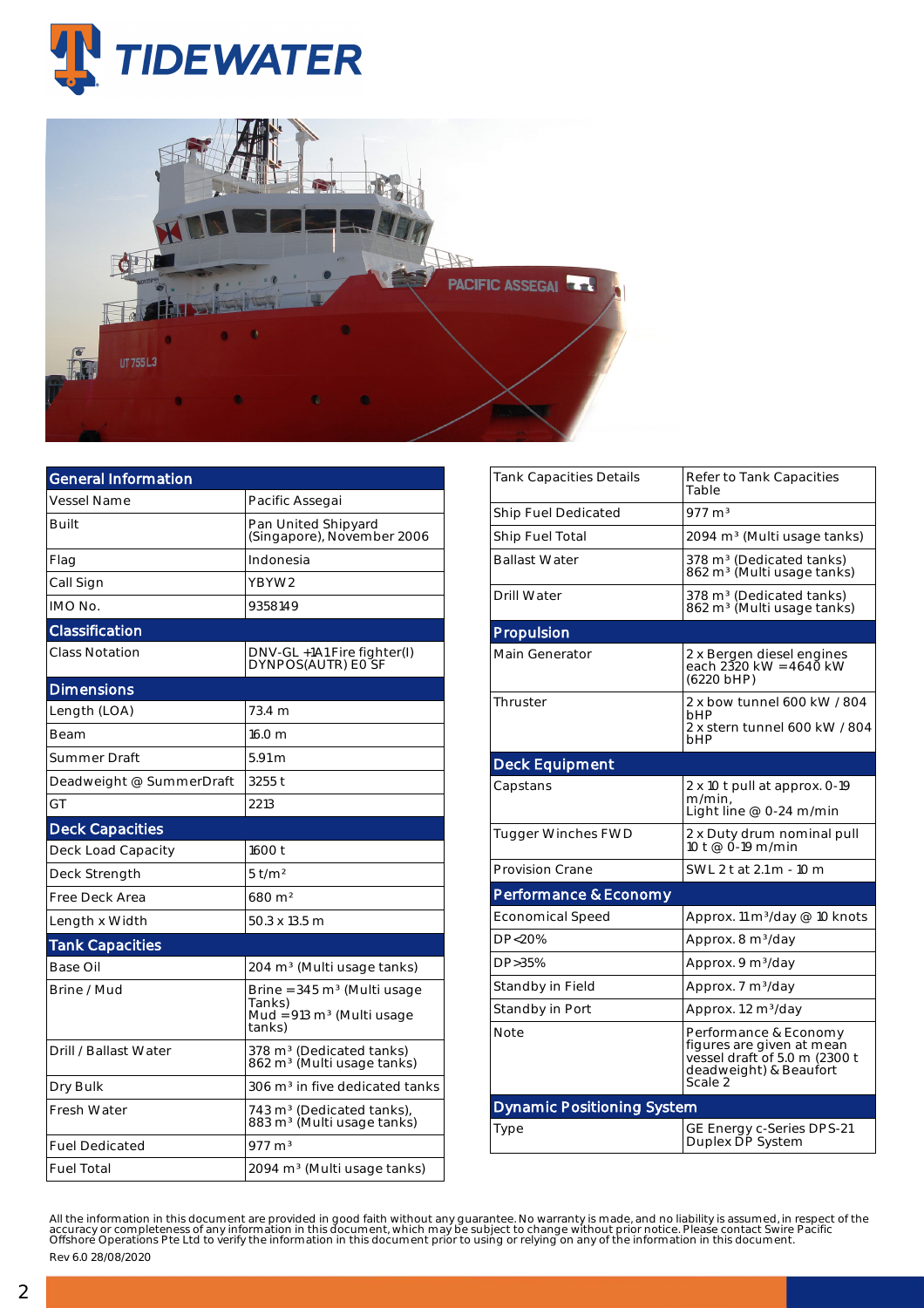

| Reference Systems                                                                            | 1 x Cyscan<br>2 x Veripos DGPS<br>1 x Fanbeam<br>1 x USBL portable Hydro<br>reference system    |  |  |  |  |  |
|----------------------------------------------------------------------------------------------|-------------------------------------------------------------------------------------------------|--|--|--|--|--|
| <b>Motion Reference Units</b>                                                                | $3 \times VRIJ$<br>3 x Ultrasonic Anemometers<br>3 x Gyros Compasses                            |  |  |  |  |  |
| <b>Rescue Boat</b>                                                                           |                                                                                                 |  |  |  |  |  |
| 1.1 x Maritime partner Weedo 17 RB, 6 person, SOLAS<br>approved FRB with 1 x diesel outboard |                                                                                                 |  |  |  |  |  |
| Accommodation                                                                                |                                                                                                 |  |  |  |  |  |
| Person Capacity                                                                              | Total = $32$<br>6 x 1 man cabins<br>7 x 2man cabins<br>3 x 4 man cabins (including<br>hospital) |  |  |  |  |  |

All the information in this document are provided in good faith without any guarantee. No warranty is made, and no liability is assumed, in respect of the<br>accuracy or completeness of any information in this document, which